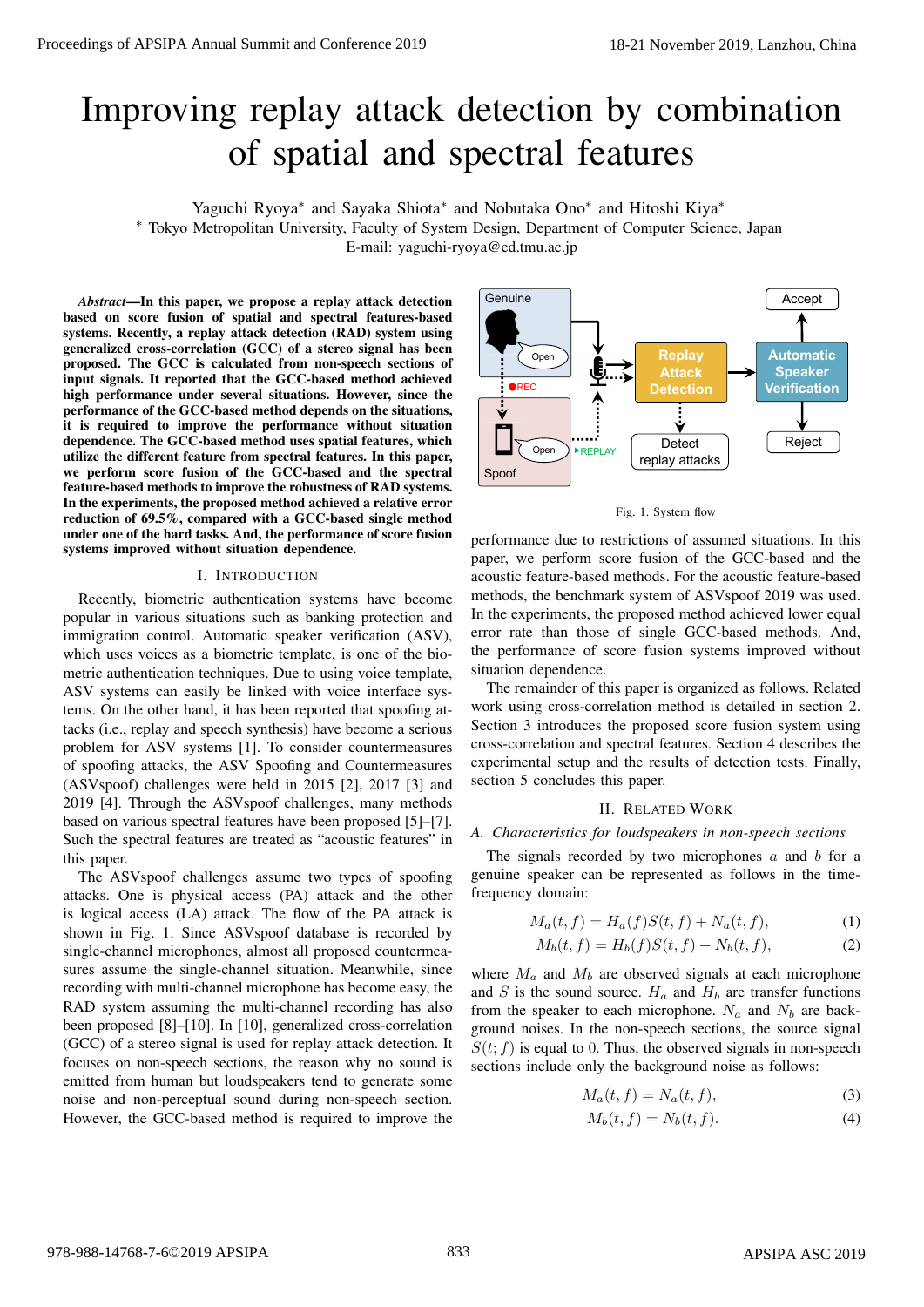In this case, they are not highly correlated because the background noise is usually diffuse or the direction is not fixed. On the other hand, the replay attack case is different. Let

$$
M_p(t, f) = H_p(f)S(t, f) + N_p(t, f),
$$
 (5)

be a speech signal recorded by a microphone *p* for replay attack. When this recorded signal is played by a loudspeaker, the signals observed by the two microphones are written as

$$
M_a(t,f) = H'_a(f)(M_p(t,f) + N_s(t,f)) + N_a(t,f), \quad (6)
$$

$$
M_b(t, f) = H'_b(f)(M_p(t, f) + N_s(t, f)) + N_b(t, f), \tag{7}
$$

where  $H'_{a}(f)$  and  $H'_{b}(f)$  are transfer functions and  $N_{s}(t; f)$ represents the electromagnetic noise generated by the loudspeaker. In non-speech sections,  $S(t, f) = 0$  yields  $M_p(t, f) = N_p(t, f)$ . Then, Eqs. (9) and (10) can be rewritten as

$$
M_a(t, f) = H'_a(f)(N_p(t, f) + N_s(t, f)) + N_a(t, f), \tag{8}
$$

$$
M_b(t, f) = H'_b(f)(N_p(t, f) + N_s(t, f)) + N_b(t, f). \tag{9}
$$

The equations mean that even in non-speech sections, the recorded noise  $N_p(t, f)$  and the electromagnetic noise  $N_s(t, f)$  are still omitted. The electromagnetic noise may not be heard by human. Then, the noise can be localized and GCC can still take a high value. These characteristics make it possible to distinguish spoofing attacks from genuine utterances.

In a genuine-speaker case, the maximum generalized cross correlation (GCC) [11] is considered to be low in the nonspeech sections because no sound is emitted from a genuine speaker. On the other hand, in the case of a loudspeaker, since the recorded noise or the electromagnetic noise of the loudspeaker can be emitted even in the non-speech sections, the maximum GCC can be high. As an example, Fig. 2(a) and (b) show the waveforms of a genuine utterance and a replayed one and the trajectories of the maximum GCC for each frame, respectively. The red boxes denote non-speech sections. According to these trajectories, the maximum GCC takes the lower values for the genuine utterance, and the maximum GCC of the replayed utterance has higher values. Figure 2(c) shows the GCC of one frame in both speech section and nonspeech section for the genuine and the replayed utterances. The red dots denote the maximum point in each frame. In the speech sections, the peak of both utterances had a high value. In the non-speech sections, the peak of the genuine utterance was low, whereas the peak of the replayed utterance was high. From this investigation, recorded background and electromagnetic noises can be regarded as an effective factor for localizing loudspeakers. Proceedings of APSIPA Annual Summit and Conference 2019<br>
In this case, the year of Eq. (a)  $\frac{1}{2}$ <br>
For the state of the year of Eq. (a)  $\frac{1}{2}$ <br>
For the state of the year of Eq. (b)  $\frac{1}{2}$ <br>
Summit and Conference 2

## *B. Spoofing detection using the maximum GCC in non-speech sections*

The GCC-based method [10] focused on the trajectories of the maximum GCC (max-GCC) values in non-speech sections for spoofing detection. The max-GCC for each frame is defined as

$$
\phi_{max}(t) = \max_{d} \phi_g(\tau, d; t). \tag{10}
$$





Fig. 2. Trajectories of the maximum GCC for each frame

As shown in Fig. 2(b), there are two types of non-speech sections: "short pauses" are in from a start point of speaking to an end point of one and "silent sections" are in both before the start speaking and after the end of one. Therefore, two scores are defined. One is focusing the minimum value of the max-GCCs in short pauses, which is named GCC(min). The other is focusing the average value of the max-GCCs in silent section, which is named GCC(avg). These definitions are expressed as:

$$
\text{GCC}(min): \ \Phi_{min} = \min_{t_s \le t \le t_e} \phi_{max}(t), \tag{11}
$$

$$
\text{GCC(avg):} \ \ \Phi_{ave} = \frac{1}{K} \sum_{T_s \le t < t_s, t_e < t \le T_e} \phi_{max}(t), \tag{12}
$$

where  $t_s$  and  $t_e$  are the start and end points of an utterance, respectively, and *K* is the total number of frames in section *t*. Parameters  $T_s$  and  $T_e$  represent the start and end points for calculating GCC(avg), respectively. The value of these parameters can be set arbitrarily under the constraints  $1 < T_s < t_s, t_e < T_e < T$ , where a parameter *T* represents the end point of an utterance. In this paper, these methods were treated as the GCC-based methods.

#### *C. ASVspoof 2019 challenge benchmark system*

ASVspoof 2019 challenge focuses on spoofing countermeasures. The challenge provided two benchmark systems using Gaussian Mixture Model (GMM)-based backend classifier. The GMM of each system is trained with acoustic features, CQCC [12] and LFCC [13], respectively. In the past ASVspoof challenges, many countermeasures used CQCC and LFCC as one of effective acoustic features. Thus, they are adopted as benchmark systems. The features extracted from input speech signals, and a log likelihood ratio (LLR) is calculated by using the GMMs as below.

$$
LLR = \log p(\chi|H_0) - \log p(\chi|H_1), \tag{13}
$$

where  $\chi$  is a speech utterance,  $H_0$  is null hypothesis and  $H_1$  is alternative hypothesis which are correspond to  $\chi_t$  is a genuine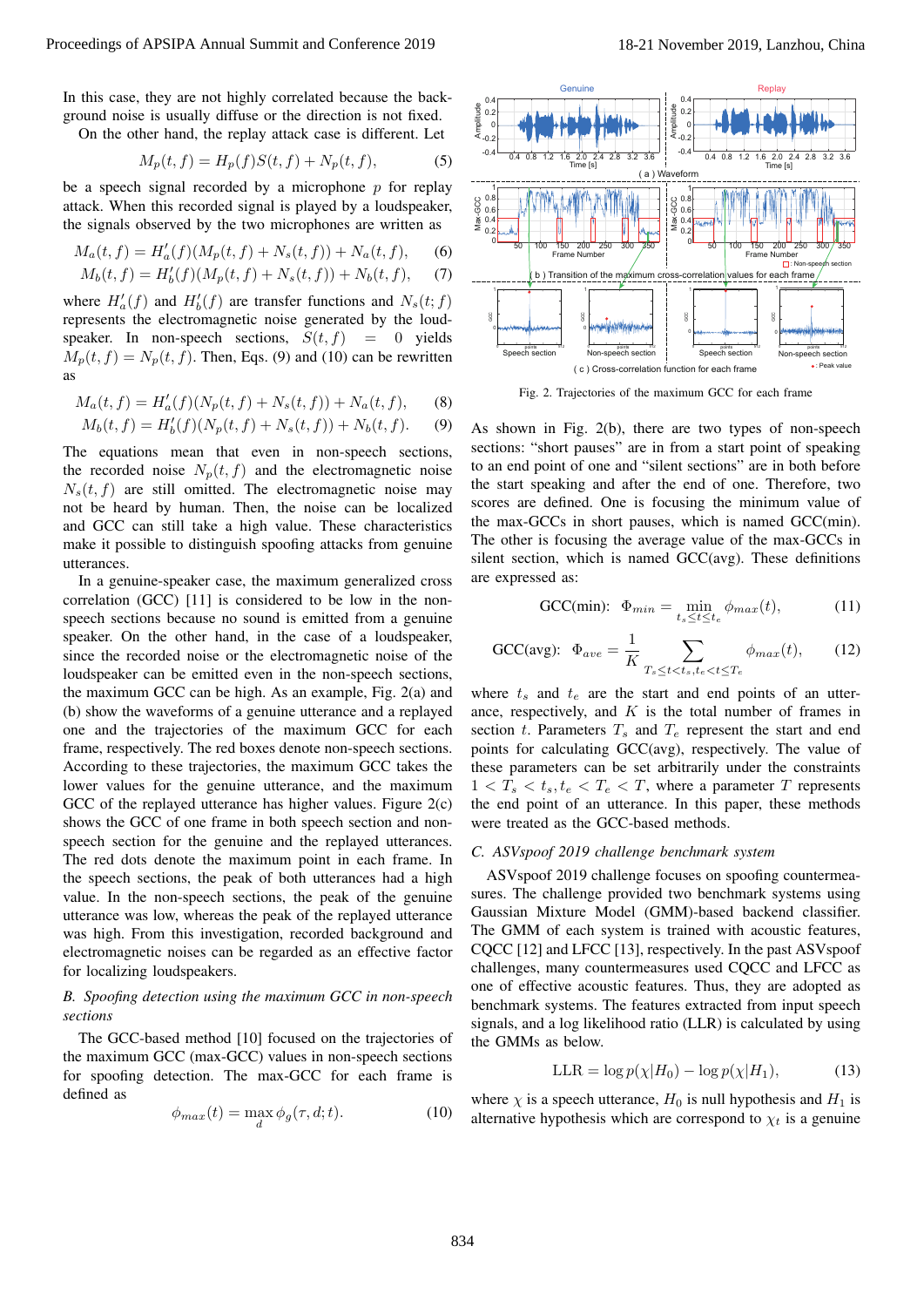

speech or a spoof speech. *p* represents conditional probabilities whether  $\chi$  is  $H_0$  or  $H_1$ . Since the LLR is calculated per frame, the average of LLR for an utterance is referd as "LLR". In this paper, reverse sign of LLR is used as a detection score.

### III. SCORE FUSION SYSTEM

## *A. Motivation*

In [10], it has reported that the GCC-based method has high performance especially under quiet situations. On the other hand, the performance of the GCC-based method depended on the situations. Thus, it is required to improve the robustness without situation dependence.

The GCC-based method focuses on the spatial characteristics in non-speech sections. Through the ASVspoof challenges, many approaches based on various kinds of acoustic features have been reported [5]–[7]. Since these acoustic features are extracted from spectral characteristics, the different characteristics from the GCC-based methods can be utilized. Thus, it expects that score fusion of the spatial and spectral featurebased systems can compensate each other and improve the robustness.

#### *B. Procedure*

The procedure of a score fusion system is illustrated in Fig. 3. First, an input utterance is separated into speech and non-speech sections by voice activity detection (VAD). From all non-speech sections of an input utterance, the GCC scores Φ*min* and Φ*avg* are calculated by Eqs. (11), (12). From all frames of speech sections, average LLR is calculated by the trained GMMs with acoustic features. Each detection score is normalized by using the z-score normalization as follows:

$$
z = \frac{x - \mu}{\sigma},\tag{14}
$$

where  $z$  is the normalized score,  $x$  is the input score,  $\mu$  and  $\sigma$  are the mean and the standard deviation of a training set. Finally, the fused score is used as the detection score. We show an example of fused score *S* with GCC(min) and LLR of CQCC as follows:

$$
S = \frac{\Phi_{\min} - \mu_{\Phi_{\min}}}{\sigma_{\Phi_{\min}}} + \frac{\text{LLR}_{\text{CQ}} - \mu_{\text{LLR}_{\text{CQ}}}}{\sigma_{\text{LLR}_{\text{CQ}}}},\qquad(15)
$$

where  $\mu_{\Phi_{\min}}$  and  $\mu_{\text{LLR}_{\text{CQ}}}$  are the average of  $\Phi_{\min}$  and LLR<sub>CQ</sub>, respectively. Also,  $\sigma_{\Phi_{\min}}$  and  $\sigma_{\text{LLR}_{\text{CQ}}}$  are the standard deviation of each score. In this paper,  $\mu$  and  $\sigma$  of each score are calculated from the other database for replay attack detection.



Fig. 4. Testing flow and recording process

#### IV. EXPERIMENTS

To evaluate the performance of the score fusion system, some experiments on replay attack detection were carried out.

#### *A. Database*

Figure 4 illustrates the testing flow of the experiments in both cases of genuine and spoof. There were two types of recording processes: spoof and test. Although several recording situations can be considered for both recording processes, two environments "Quiet" and "Noisy" were assumed for the experiments. "Quiet" indicates there was no extra background noise such as an air conditioner in a common space. "Noisy" represents there were stationary sound such as an air conditioner running on low and non-stationary sound such as a TV program playing at a moderate volume in the same room of "Quiet". To construct databases of stereo signals for replay attack detection, all situations based on above assumptions were performed. Additionally, several kinds of microphones and loudspeakers were prepared. To analyze each aspect of the situations, two databases were used.

The first database (DB1) was used for comprehensive analysis of various situations in terms of the recording processes. For DB1, two types of microphones were used for spoof recording: AKG P170 (AKG) and TAMAGO-03 (TMG). The AKG is a condenser microphone and has strong directivity. The TMG has omnidirectional microphones with weak directivity to allow flexibility in the speaker's position. For the TMG, two of the eight microphone channels were used whereas two AKGs were installed in parallel facing the same direction. For replay attacks, four different types of loudspeaker were used, ELECOM LBT-SPP300 (ELECOM), Apple iPhone 6s (iPhone), SONY SRS-ZR7 (SONY-S), and Creative INSPiRE2.0.1300 (CI). The SONY-S is 300 mm wide, 86 mm deep and 93 mm high. It generates nonperceptual electromagnetic noise in silent sections of replayed attacks. The CI is a separate stereo loudspeaker. It is 99 mm wide, 131 mm deep and 221 mm high for each one. The ELECOM is a portable loudspeaker and tends to generate electromagnetic noise when in use. The iPhone features no distinctive electromagnetic noise but produces a slightly more muffled sound than the original sound. For all the data in DB1, the TMG was also used for the testing part. **EVALUE A** Conference 2013 **Conference 2019**<br> **EVALUE AND CONFERENCE CONFERENCE CONFERENCE CONFERENCE CONFERENCE CONFERENCE CONFERENCE CONFERENCE CONFERENCE CONFERENCE CONFERENCE CONFERENCE CONFERENCE CONFERENCE CONFERENC** 

For the second database (DB2), we assume the spoof recording carried out secretly. Therefore, only noisy recording for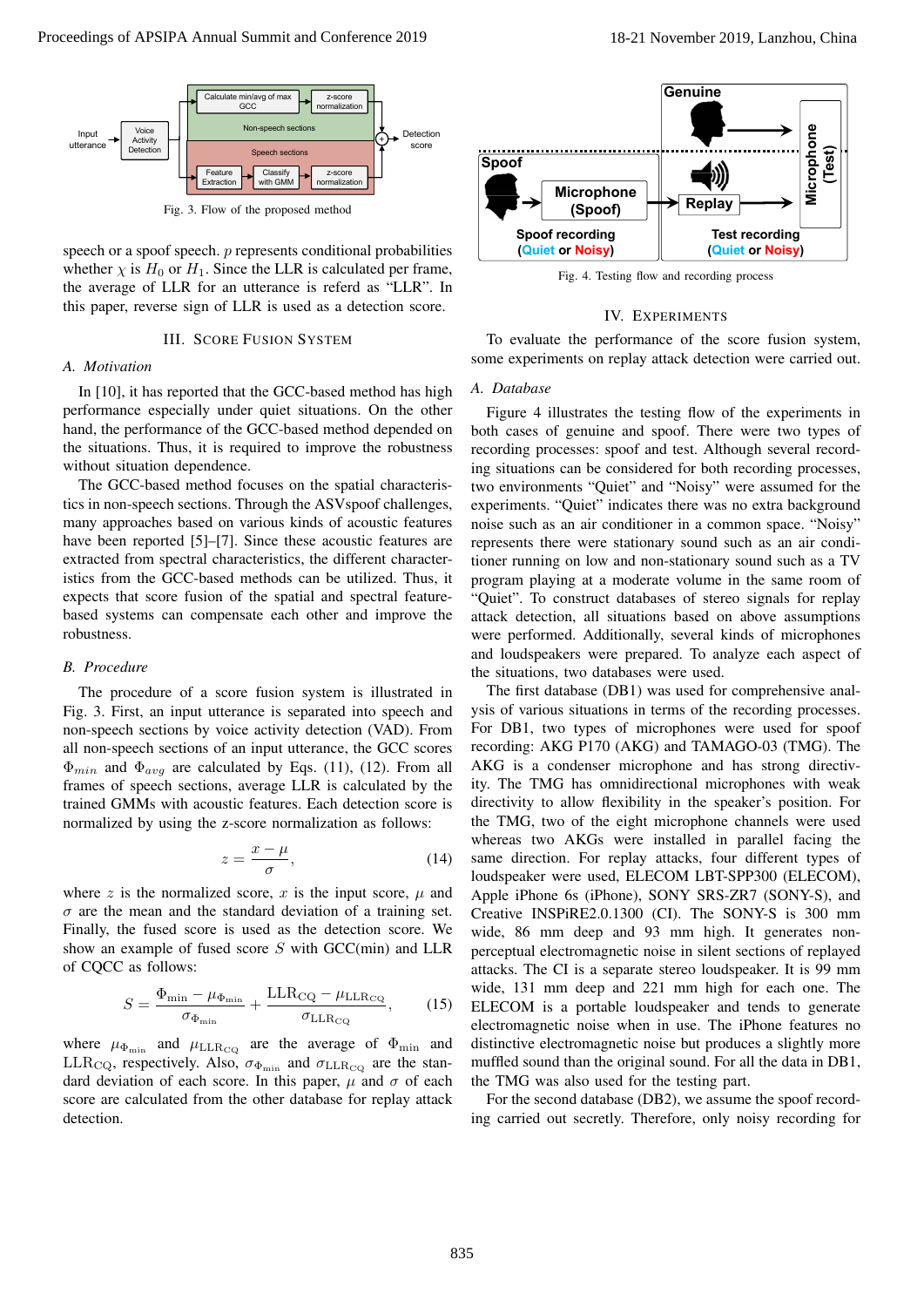| System                              | Score                                                                            | Score fusion |
|-------------------------------------|----------------------------------------------------------------------------------|--------------|
| GCC(min)                            | $\Phi_{min}$                                                                     |              |
| $GCC(\text{avg})$                   | $\overline{\Phi}_{avg}$                                                          |              |
| CQCC                                | $\overline{\text{LLR}}_{\text{CQ}}$                                              |              |
| <b>LFCC</b>                         | $\overline{\text{LLR}}_{\text{LF}}$                                              |              |
| $GC(min)$ - $CQ$                    | $\Phi_{min}$ + LLR <sub>CQ</sub>                                                 |              |
| $GC(min)$ -LF                       | $\Phi_{min}$ + LLR <sub>LF</sub>                                                 |              |
| $GC(avg)$ - $CQ$                    | $\Phi_{avg}$ + LLR <sub>CQ</sub>                                                 |              |
| $GC(avg)$ -LF                       | $\Phi_{avg}$ + LLR <sub>LF</sub>                                                 |              |
| $GC(min)$ - $GC(avg)$               | $\Phi_{min} + \Phi_{avg}$                                                        |              |
| $CO-LF$                             | $LLR_{CQ} + LLR_{LF}$                                                            |              |
| $GC(min)$ - $CQ$ - $LF$             | $\overline{\Phi_{min}}$<br>+ $\rm LLR_{CQ}$ + $\rm LLR_{LF}$                     |              |
| $GC(avg)$ - $CQ$ - $LF$             | $\overline{\Phi_{avg}}$<br>+ $\text{LLR}_{\text{CQ}}$ + $\text{LLR}_{\text{LF}}$ |              |
| $GC(min)$ - $GC(avg)$ - $CQ$        | $\Phi_{min}$ + $\Phi_{avg}$<br>$+$ LLR <sub>CQ</sub>                             |              |
| $GC(min)$ - $GC(avg)$ -LF           | $\Phi_{min} + \Phi_{avg}$<br>$+$ LLR <sub>LF</sub>                               |              |
| $GC(min)$ - $GC(avg)$ - $CQ$ - $LF$ | $\Phi_{min}$ + $\Phi_{avg}$<br>+ $LLR_{CO}$ + $LLR_{LF}$                         |              |

TABLE I COMPARISON SYSTEMS

spoof were prepared. For DB2, two types of microphones were used for spoof recording, SONY C-357 (SONY-C, a condenser microphone) and the TMG. Two SONY-Cs were installed in parallel facing the same direction. For replay attacks, four different types of loudspeakers were used: the ELECOM, Sanwa Supply MM-SPL8UBK (SNW), JBL PROFESSIONAL Control 2P (JBL), and HUAWEI P20 lite (HUAWEI). The SNW is a small loudspeaker powered by USB. The JBL is a desktop loudspeaker. It is 159 mm wide, 143 mm deep and 235 mm high. The HUAWEI is a smartphone and has the same features as the iPhone. The TMG or the SONY-C was used for the detection test for DB2.

To analyze the effects on the combination of the environments, four situations were carried out as follow under:

- (N-Q) Noisy-Quiet: Spoof and test recordings carried out under noisy and quiet environments, respectively.
- (N-N) Noisy-Noisy: Both recordings carried out under a noisy environment.
- (Q-Q) Quiet-Quiet: Both recordings carried out under a quiet environment.
- (Q-N) Quiet-Noisy: Spoof and test recordings carried out under quiet and noisy environments, respectively.

For DB1, all of four situations were carried out. The average signal-to-noise ratio (SNR) of DB1 was set to about 18 dB. For DB2, only N-Q and N-N were carried out. The average SNR of DB2 was set to about 14dB. Comparing these situations with ASVspoof 2019 settings, the room size for DB1 and DB2 is categorized into 5-10 square meters. The Talker-to-ASV distance for DB1 is categorized into 10-50 cm and that for DB2 is categorized into 50-100 cm. The Attacker-to-ASV distance is about 10 cm for DB1 and DB2.

DB1 consisted of 40 genuine speech samples uttered by two male and two female speakers and 640 spoofing attack samples obtained by replaying the genuine speech samples. DB2 consisted of 150 genuine speech samples uttered by three male and two female speakers and 2400 spoofing attack

samples obtained by replaying the genuine speech samples. For DB1, all speech samples were sampled at 16 kHz. For DB2 were adopted different recording conditions for each microphone in the spoof recording. The TMG was sampled at 16 kHz and the SONY-C was sampled at 48 kHz.

#### *B. Comparison method*

As the benchmark system, we used GMM-based methods with CQCC and LFCC as acoustic features, respectively. The benchmark systems were trained with the same manner defined in ASVspoof 2019. To train each GMM, we used 900 utterances for genuine and 900 replayed utterances for spoof from VLD database [8]. All of the VLD database was recorded through the AKGs and the spoof utterances were replayed by a BOSE 111AD loudspeaker. The mean and standard deviation scores for z-score normalization were calculated on the VLD database [8].

In all experiments using the GCC-based methods, handlabeled data was used for the start point *t<sup>s</sup>* and the end point  $t_e$  of each utterance. For GCC(avg), the average time was  $0.5$ s from  $T_s$  to  $t_s$  and  $t_e$  to  $T_e$ . For the GCC-based methods, the frame length was set to 256 points for 16 kHz sampled signals and 1024 points for 48 kHz sampled signals.

For the score fusion systems, all combinations of the GCCbased methods and the acoustic feature-based methods were compared as shown in TABLE I. Equal error rate (EER) was used for an evaluation measurement.

## *C. Results*

Table II shows the EERs of each spoofing detection method for DB1. Comparing the situation N-Q with N-N or Q-Q with Q-N, it can be seen that the EERs of the GCC-based single systems were worse in the noisy recording for test than those in the quiet recording one. On the contrary, although the EERs of CQCC and LFCC were comprehensively high, the performances of CQCC and LFCC tended to be better in the noisy recording for test than those in the quiet testing one. These results indicated that the spatial and spectral features focused on different characteristics. In the case of the score fusion with two systems, the combination of two GCC-based methods (GC(min)-GC(avg)) achieved the lower EERs than those of two system combination in all situations. It was indicated that the system stability has been increased by using both scores of the GCC-based systems. In the case of the score fusion with three systems, GC(min)-GC(avg)-LF achieved the lowest EERs in all situation. On the other hand, the score fusion with four systems could not improve the performance than GC(min)-GC(avg)-LF. It indicated that the characteristics extracted by CQCC was not suitable to combine with the spatial features, but LFCC was suitable to combine with the spatial features. **EVEN Annual Summit and the system of the system of the system of the system of the system of the system of the system of the system of the system of the system of the system of the system of the system of the system of t** 

Table III shows the EERs of each spoofing detection method for DB2. In the case using TAMAGO for test recording, all score fusion systems got lower performances than the single GCC(avg). On the TAMAGO recording, the SNRs of almost all test utterances were lower than the average SNR. In [10],